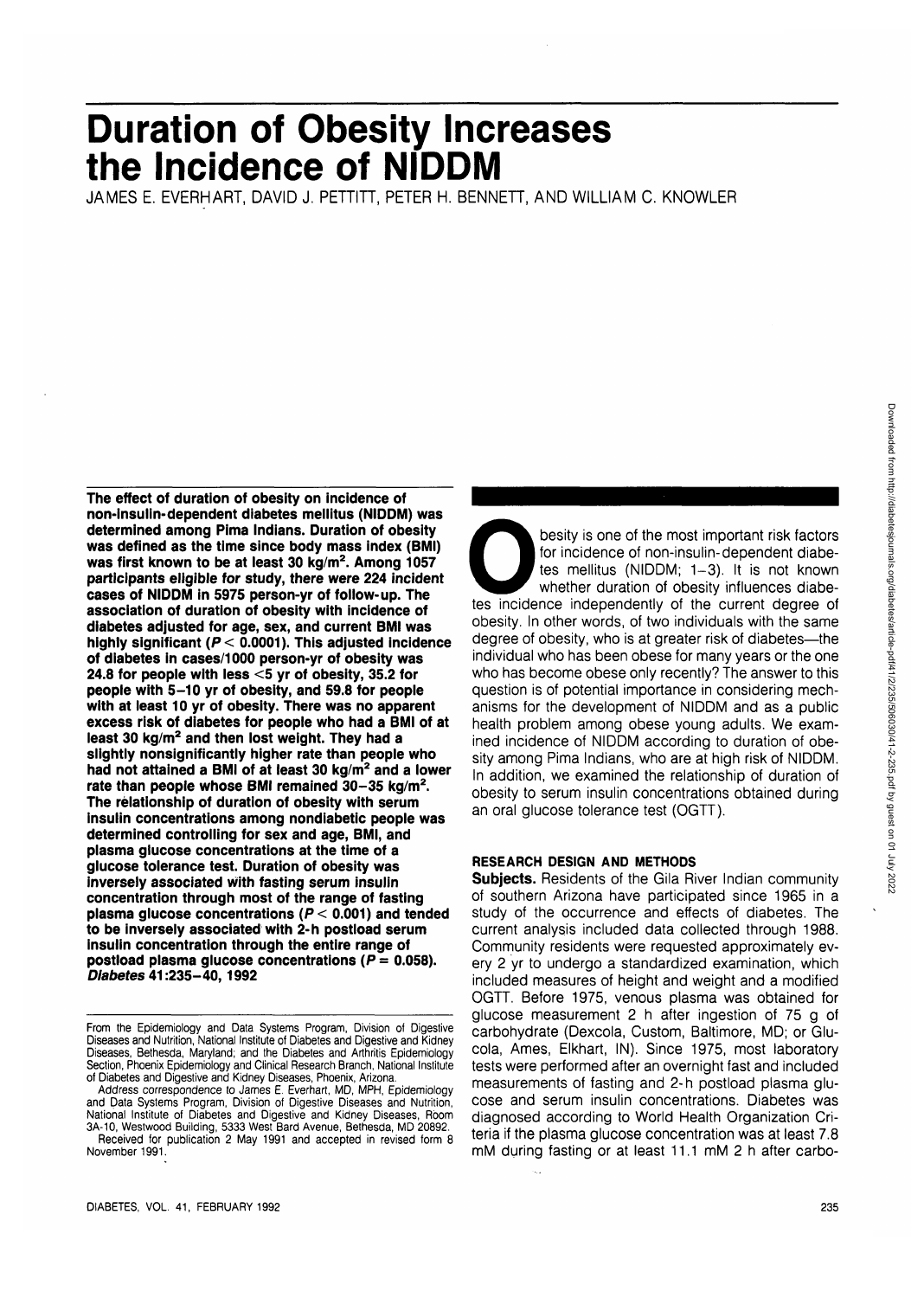#### DURATION OF OBESITY AND INCIDENCE OF NIDDM



**A) BHI LESS THAN 30 KG/M\* AT FIRST EXAMINATION**



B) BMI AT LEAST 30 KG/M<sup>2</sup> AT FIRST EXAMINATION

#### **\* RESULTS OF GTT WERE NON-DIABETIC**

**FIG. 1. Methods for determining duration of obesity. GTT, oral glucose tolerance test; BMI, body mass index (kg/m<sup>2</sup> ). A: people with 2 examinations to determine date of onset of obesity could have** follow-up of  $0-5$ ,  $5-10$ , and  $\geq 10$  yr.  $B$ : people who were obese at the **first examination could only have follow-up of >10 yr.**

hydrate loading (4). The degree of obesity was estimated by body mass index (BMI [wt/ht<sup>2</sup> in kg/m<sup>2</sup>]). This study was limited to people at least 15 yr of age.

Obesity is common among Pima Indians: —50% of nondiabetic adults have a BMI of at least 30 kg/m<sup>2</sup>, and 25% have a BMI of at least 35 kg/m<sup>2</sup>. Women and people aged 20-45 yr are more likely to be obese (2). For this study, a BMI of 30 kg/m<sup>2</sup> was chosen as an indicator of obesity (5,6). Duration of obesity was defined as the period between the first observed BMI of at least 30 .<br>kg/m<sup>2</sup> and the last examination or onset of diabetes, although some people met this definition who subsequently had a BMI < 30 kg/m<sup>2</sup>. Duration of obesity was determined by two mutually exclusive methods (Fig. 1). Most people had two examinations to determine the date of onset of obesity. At each of these examinations, the subject was required to have a nondiabetic OGTT. At the first examination, the BMI was  $<$  30 kg/m<sup>2</sup>, and at the second examination, it was at least 30 kg/m<sup>2</sup>. The duration of obesity was the time from the date of the second examination (i.e., onset of obesity) until the last examination or diagnosis of diabetes and ranged from 0.1 to 18 yr. This requirement that all people have follow-up after a nondiabetic OGTT excluded 55 people with diabetes diagnosed on the date of onset of obesity and 391 people who had no follow-up after the onset of obesity. Among the latter group were 33 who died without follow-up and 159 who were last examined within 3 yr of the close of the study, a reasonable period in which to have expected an examination. There remained for analysis 845 people for whom the duration of obesity was determined by this method. Follow-up among these participants was grouped into categories of 0-5 yr, 5-10 yr, or at least 10 yr of obesity. A precise duration of obesity could not be calculated for 627 people who had a BMI of at least 30 kg/m<sup>2</sup> at the first examination. However, after 10 yr of follow-up, 216 could be grouped into the at-least-10-yr duration-of-obesity category. They were not included in the shorter-duration categories.

The effect of weight loss on the incidence of diabetes was evaluated among the 171 people with a BMI of at least 30 kg/m<sup>2</sup> that subsequently fell to <30 kg/m<sup>2</sup>. Their incidence was compared with the incidence among two groups: 927 people with BMI 27-30 kg/m<sup>2</sup> who had not attained a BMI of at least 30 kg/m<sup>2</sup> and 839 people with BMI 30-35 kg/m<sup>2</sup>.

Among the 845 people who had had a date of onset of obesity determined by two examinations, there were 507 people who also had subsequent measurements of fasting and post-carbohydrate load serum insulin concentrations (7). Insulin was measured in microunits per milliliter and converted to picomolar with a conversion factor of 6. The relationship of duration of obesity to insulin concentrations was determined at the last nondiabetic OGTT, with duration of obesity defined as the time from the date of onset of obesity until this OGTT.

**Statistical analyses.** Incidence of NIDDM was calculated as the number of newly diagnosed cases of diabetes divided by time at risk for diabetes after BMI of at least 30 kg/m<sup>2</sup> was first observed. Incidence rates were expressed as new cases per 1000 person-yr at risk. Person-years at risk of diabetes were stratified by sex and by variables (age, current BMI, and duration of obesity) that changed over time. Age categories were changed at each subject's 15th, 25th, and 45th birthdays. The category of current BMI could change with each examination and included <30,30-32,32-35, and 35-40 kg/m<sup>2</sup>. Category of obesity duration changed with the 5th- and 10th-yr anniversaries of the date that BMI was first observed to be at least 30 kg/m<sup>2</sup>. If, on a subsequent examination, the BMI fell below 30 kg/m<sup>2</sup>, duration of obesity continued to increase, but in the current BMI category of  $\langle$  30 kg/m<sup>2</sup>. There was insufficient follow-up time to include a current BMI category of at least 40  $\text{kg/m}^2$  or the four men who were in the  $\alpha$  category  $\geq$  45 yr old with BMI at least 35 kg/m<sup>2</sup>, leaving 1057 people for calculation of NIDDM incidence. Incidence rates for each duration-of-obesity group were directly standardized to a population with a uniform distribution across age, sex, and current BMI groups to determine age, sex, and current BMI adjusted incidence rates of diabetes and their 95% confidence intervals (CIs). A test for linear association of duration of obesity with diabetes incidence was made with an extension of the Mantel-Haenszel  $x^2$  statistic  $(8.9)$ . In a similar manner, adjusted diabetes incidence rate ratios and their 95% CIs were calculated from the incidence among people who lost weight relative to the incidence (adjusted for age and sex) among people who had not attained a It also alle con, alleng peeple this had not attained as<br>BMI of 30 kg/m<sup>2</sup> and to the incidence (adjusted for age, sex, and duration of obesity) among people with BMI 30–35 ka/m<sup>2</sup>.

Cross-sectional relationships of duration of obesity to fasting and to 2-h post-carbohydrate load serum insulin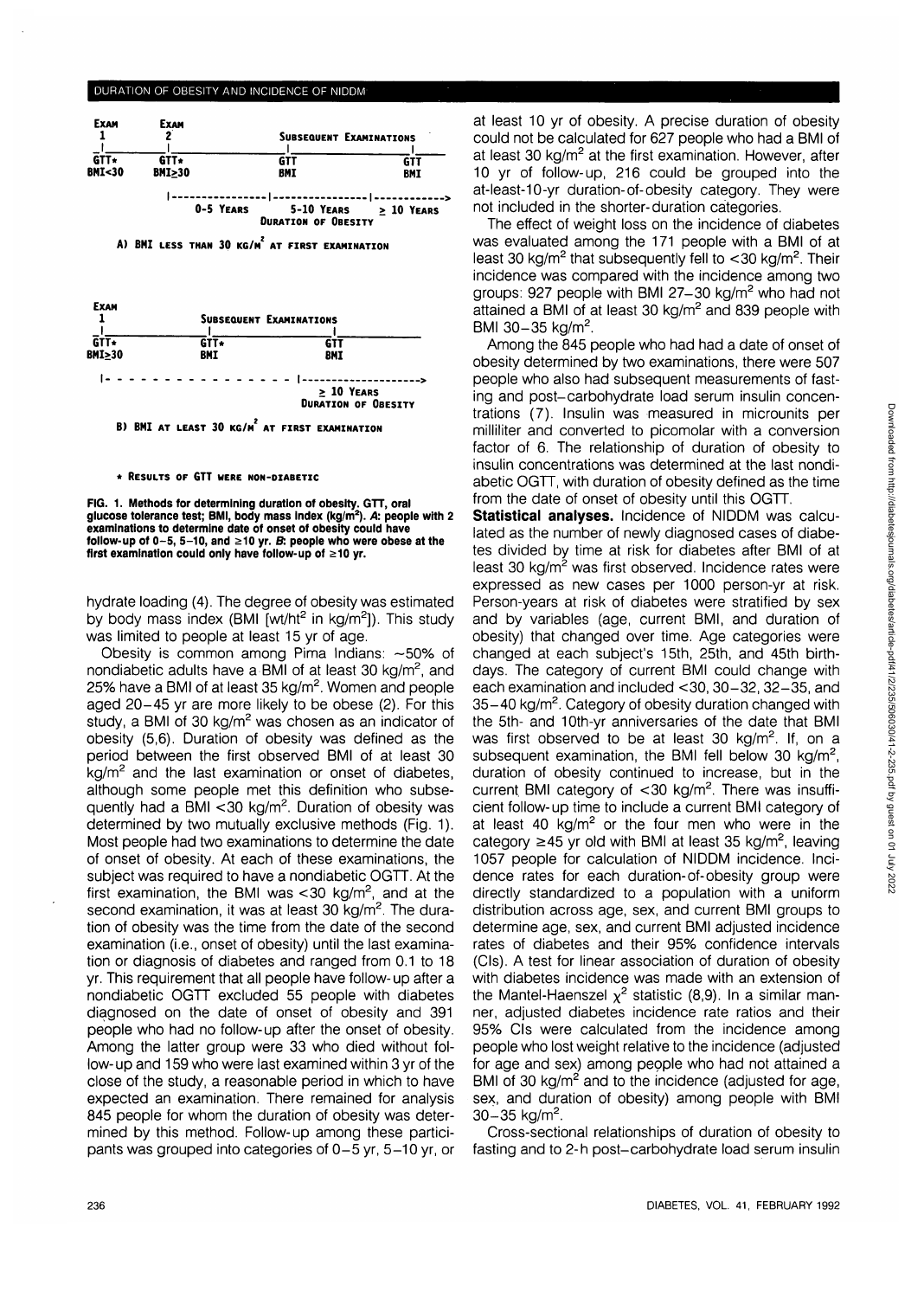Incidence of diabetes (cases/1000 person-yr) according to current body mass index, sex, age, and duration of obesity

|                             | Duration of obesity (yr) |           |             |                         |           |             |              |           |              |  |  |
|-----------------------------|--------------------------|-----------|-------------|-------------------------|-----------|-------------|--------------|-----------|--------------|--|--|
|                             | $0 - 5$                  |           |             | $5 - 10$                |           |             | $\geq 10$    |           |              |  |  |
| Current body<br>mass index  | Cases                    | Person-yr | Incidence   | Cases                   | Person-yr | Incidence   | Cases        | Person-yr | Incidence    |  |  |
| $<$ 30 kg/m <sup>2</sup>    |                          |           |             |                         |           |             |              |           |              |  |  |
| Male (age)                  |                          |           |             |                         |           |             |              |           |              |  |  |
| 15 $-24$ yr                 | 0                        | 17.3      | 0           | 0                       | 17.2      | $\pmb{0}$   | 0            | 4.1       | $\mathbf{0}$ |  |  |
| $25 - 44$ yr                | 0                        | 20.8      | 0           | 0                       | 33.8      | $\mathbf 0$ | 1            | 39.2      | 25.5         |  |  |
| $\geq$ 45 yr                | 0                        | 16.7      | $\Omega$    | 2                       | 22.8      | 87.6        | 4            | 40.5      | 98.9         |  |  |
| Female (age)                |                          |           |             |                         |           |             |              |           |              |  |  |
| $15 - 24$ yr                | $\mathbf 0$              | 48.6      | $\circ$     | 0                       | 33.8      | 0           | 0            | 9.9       | $\mathbf 0$  |  |  |
| $25 - 44$ yr                | $\overline{\mathbf{c}}$  | 50.2      | 39.9        | $\overline{\mathbf{c}}$ | 54.0      | 37.0        | 0            | 23.6      | 0            |  |  |
| ≥45 yr                      | 0<br>$\overline{c}$      | 17.7      | 0<br>$6.7*$ | $\mathbf{1}$<br>5       | 21.7      | 46.1        | 4<br>9       | 47.7      | 83.8         |  |  |
| Total                       |                          | 171.3     |             |                         | 183.3     | $28.5*$     |              | 165.0     | $34.7*$      |  |  |
| $30 - 32$ kg/m <sup>2</sup> |                          |           |             |                         |           |             |              |           |              |  |  |
| Male (age)<br>$15 - 24$ yr  | 3                        | 184.8     | 16.2        | 1                       | 44.1      | 22.7        | 0            | 12.2      | 0            |  |  |
| $25 - 44$ yr                | 4                        | 126.9     | 31.5        | 1                       | 49.2      | 20.3        | 4            | 48.0      | 83.3         |  |  |
| $≥45$ yr                    | 3                        | 78.2      | 38.3        | 2                       | 35.7      | 56.0        | 2            | 42.3      | 47.3         |  |  |
| Female (age)                |                          |           |             |                         |           |             |              |           |              |  |  |
| 15-24 yr                    | 6                        | 415.7     | 14.4        | 0                       | 51.4      | 0.0         | 0            | 10.7      | $\mathbf 0$  |  |  |
| $25 - 44$ yr                | 5                        | 270.1     | 18.5        | 6                       | 108.1     | 55.5        | 4            | 60.0      | 68.6         |  |  |
| ≥45 yr                      | 5                        | 58.3      | 85.8        | 2                       | 29.3      | 68.3        | 6            | 57.1      | 105.1        |  |  |
| Total                       | 26                       | 1134.0    | $34.1*$     | 12                      | 317.8     | $37.2*$     | 16           | 230.3     | $50.4*$      |  |  |
| $32 - 35$ kg/m <sup>2</sup> |                          |           |             |                         |           |             |              |           |              |  |  |
| Male (age)                  |                          |           |             |                         |           |             |              |           |              |  |  |
| $15 - 24$ yr                | 1                        | 234.1     | 4.3         |                         | 60.2      | 33.2        | 0            | 7.7       | 0.0          |  |  |
| $25 - 44$ vr                | 6                        | 93.3      | 64.3        | $\frac{2}{5}$           | 69.3      | 72.2        | 5            | 50.4      | 99.2         |  |  |
| $\geq$ 45 yr                | $\overline{c}$           | 16.9      | 118.3       | 0                       | 13.8      | 0.0         | 9            | 79.1      | 113.8        |  |  |
| Female (age)                |                          |           |             |                         |           |             |              |           |              |  |  |
| $15 - 24$ yr                | 10                       | 447.1     | 22.4        | 3                       | 103.8     | 28.9        | 3            | 14.0      | 214.3        |  |  |
| $25 - 44$ yr                | 6                        | 301.5     | 19.9        | 17                      | 225.3     | 75.5        | 8            | 128.6     | 62.2         |  |  |
| $\geq$ 45yr                 | $\overline{\mathbf{c}}$  | 45.5      | 44.0        | $\overline{c}$          | 38.7      | 51.7        | 8            | 126.7     | 63.1         |  |  |
| Total                       | 27                       | 1138.4    | 45.5*       | 29                      | 511.1     | 43.6*       | 33           | 406.5     | $92.1*$      |  |  |
| $35 - 40$ kg/m <sup>2</sup> |                          |           |             |                         |           |             |              |           |              |  |  |
| Male (age)                  |                          |           |             |                         |           |             |              |           |              |  |  |
| $15 - 24$ yr                | -3                       | 124.0     | 24.2        | 3                       | 53.5      | 56.1        | 1            | 12.9      | 77.6         |  |  |
| $25 - 44$ yr                | 0                        | 55.0      | 0           | 3                       | 70.9      | 42.3        | 9            | 109.8     | 82.0         |  |  |
| Female (age)                |                          |           |             |                         |           |             |              |           |              |  |  |
| $15 - 24$ yr                | $\overline{\mathbf{c}}$  | 245.6     | 8.1         | 5                       | 164.8     | 30.3        | $\mathbf{1}$ | 38.8      | 25.8         |  |  |
| $25 - 44$ yr                | 3                        | 142.4     | 21.1        | 5                       | 196.9     | 25.4        | 15           | 234.8     | 63.9         |  |  |
| ≥45 yr                      | 0                        | 12.1      | 0           | 0                       | 140       | 0           | 15           | 241.5     | 62.1         |  |  |
| Total                       | 8                        | 579.1     | $10.7*$     | 16                      | 500.1     | $30.8*$     | 41           | 637.8     | 62.3*        |  |  |

\*Age-sex-adjusted incidence.

concentrations were determined with linear regression models. Models included the logarithm of fasting or postload serum insulin concentrations as the dependent variable and controlled for the plasma glucose concentration drawn at the same time and for sex, age, and current BMI. Duration of obesity was evaluated as a continuous variable. Duration of obesity and its quadratic form, duration of obesity squared, were included together in each model because they jointly improved the model fit. All two-way interaction terms with the obesityduration terms and quadratic terms for BMI, age, and glucose concentrations were tested in the models and included at a significance level of 0.05. The joint statistical significance of all terms that contained a specific variable (interaction and quadratic terms as well as the variable itself) was determined from a partial Fstatistic for the contribution of these terms to the model (10). A plot of predicted serum insulin concentration according to plasma glucose concentration and obesity duration was

made with regression coefficients and means from the regression model. The approximate 25th, 50th, and 75th percentiles of duration of obesity (3, 6, and 9 yr, respectively) were used in this plot.

#### **RESULTS**

The incidence of NIDDM according to categories of age, sex, current BMI, and duration of obesity is shown in Table 1. There were 224 incident cases of diabetes in 5975 person-yr of follow-up. Within current BMI groups, the age-sex-adjusted incidence of diabetes generally increased with increasing duration of obesity. The only exceptions were for current BMI groups 30-32 and 32-35 kg/m<sup>2</sup> in which the age-sex-adjusted incidences for 0-5 and 5-10 yr of obesity were similar. The incidence rates of NIDDM increased markedly with increasing duration of obesity, controlling for age, sex, and current BMI (Fig. 2). Per 1000 person-yr, these rates (with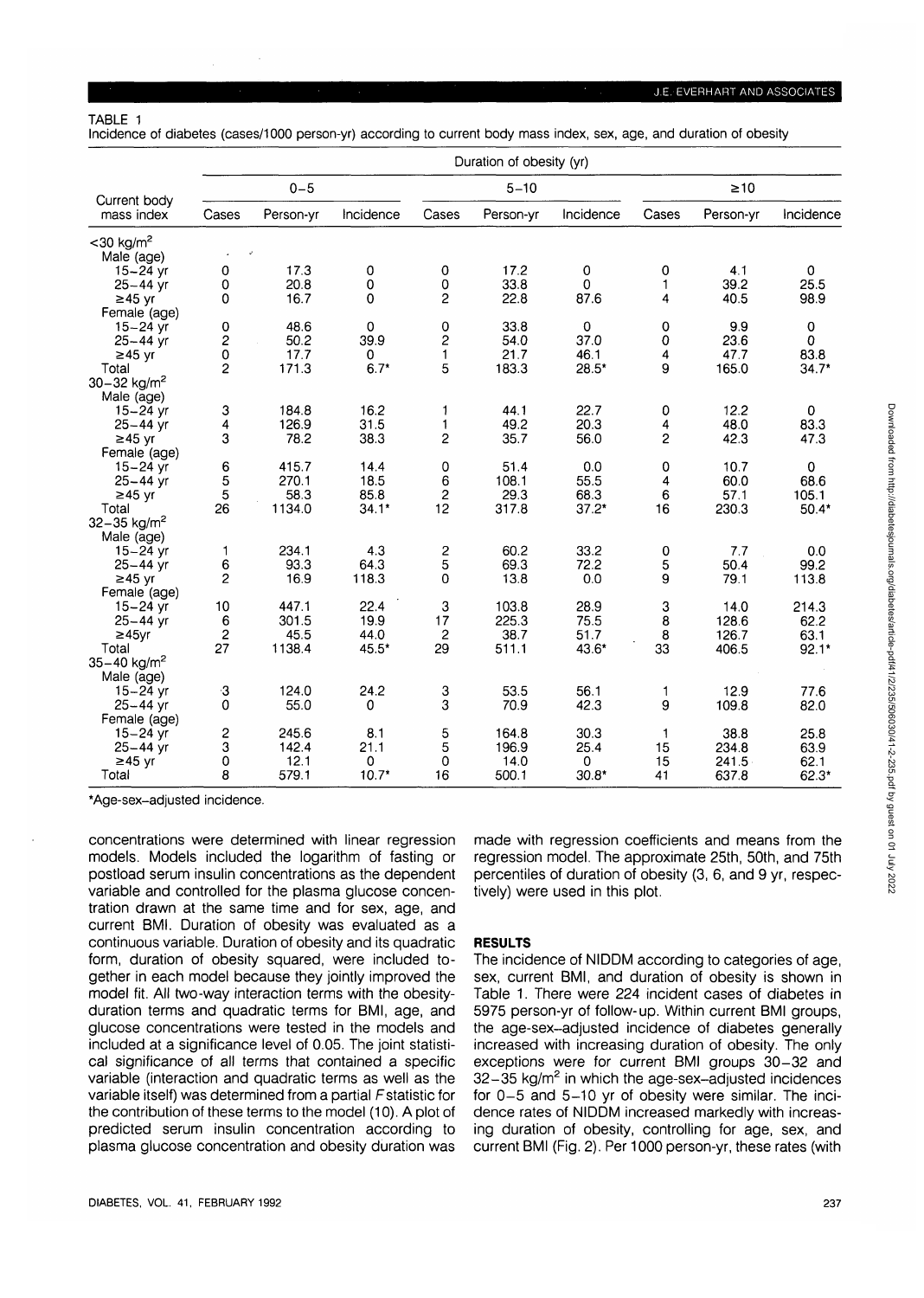

**FIG. 2. Incidence with 95% confidence intervals (error bars) of non-insulln-dependent diabetes mellitus according to duration of obesity, adjusted for sex, age, and current body mass index.**

95% CIs in parentheses) were 24.8 (15.4-34.3) during 0-5 yr of obesity, 35.2 (23.9-46.5) during 5-10 yr of obesity, and 59.8 (43.1-76.4) after  $\geq$  10 yr of obesity. A test for linear association of duration of obesity with NIDDM incidence was strongly positive with a  $\chi^2$  of 26.9 for 1 df and  $P < 0.0001$ .

The incidence of NIDDM for people whose BMI had decreased to <30 kg/m<sup>2</sup> (from mean maximum BMI 32.3 kg/m<sup>2</sup>) was compared to the incidence among people whose BMI had not exceeded 30 kg/m<sup>2</sup>. These two groups had the same mean current BMI of 28.4 kg/m<sup>2</sup>. The incidence rate among the formerly obese was 1.1 times (95% Cl 0.68-1.9) the rate of people who had not

been obese. The incidence of NIDDM for people whose BMI had decreased to  $<$ 30 kg/m<sup>2</sup> was 0.58 times (95% Cl 0.34-0.98) the rate of people with current BMI 30-35 kg/m<sup>2</sup>.

To attempt to understand mechanisms that might explain the effect of duration of obesity on incidence of NIDDM, the relationships of serum insulin concentrations to duration of obesity were examined at the last nondiabetic OGTT. Duration of obesity and fasting serum insulin concentrations were associated, but the direction of the association was dependent on the fasting plasma glucose concentration (Table 2; Fig. 3). At plasma glucose concentrations <6.1 mM, longer duration of obesity was associated with lower fasting serum insulin concentrations. But at higher glucose concentrations, longer duration of obesity was associated with higher insulin concentrations. Only 12.6% of people had fasting plasma glucose concentrations >6.1 mM, of whom 67% had impaired glucose tolerance. Two-hour postload serum insulin concentrations were higher in people with the shortest duration of obesity over the entire range of postload plasma glucose levels, but this association was of borderline significance (Table 2).

# **DISCUSSION**

Few studies have been published on the effects of duration of obesity on occurrence of NIDDM, and none have had adequate measures of duration of obesity. A population study in Israel that determined the prevalence of diabetes with a 100-g OGTT had a single measure of height and weight from a previous examination  $\sim$ 10 yr earlier (11). Among people with a BMI of at least 27 kg/m<sup>2</sup> at the time of the OGTT, the prevalence of NIDDM was highest in those whose BMI was also at least 27 kg/m<sup>2</sup> at the earlier examination. From analysis of data gathered in an earlier study, a strong correlation of duration of obesity

### TABLE 2

Linear regression analysis of log<sub>10</sub> of fasting and 2-h post-carbohydrate load serum insulin concentrations (pM) among 507 Pima Indians without diabetes

|                                                                                                                                     |                                      | Fasting insulin        |                                    | Post-load insulin                                 |                            |                           |  |
|-------------------------------------------------------------------------------------------------------------------------------------|--------------------------------------|------------------------|------------------------------------|---------------------------------------------------|----------------------------|---------------------------|--|
| Characteristic                                                                                                                      | Coefficient                          | Partial F<br>statistic | Р                                  | Coefficient                                       | Partial F<br>statistic     | P                         |  |
| Duration of obesity (yr)                                                                                                            | $-0.2766$                            | 8.7                    |                                    | $-0.0262$                                         | 5.4                        | 0.058                     |  |
| (Duration of obesity) <sup>2</sup>                                                                                                  | 0.0131                               | 5.2                    | < 0.001                            | 0.0014                                            | 4.2                        |                           |  |
| Plasma glucose concentration<br>(mM)<br>Fasting $\times$ duration of obesity<br>Fasting $\times$ (duration of obesity) <sup>2</sup> | 0.0449<br>$-0.0021$                  | 6.9<br>4.2             | -<0.001                            |                                                   |                            | $\star$<br>$\star$        |  |
| Fasting<br>2-h postload                                                                                                             | $-0.0518$                            | 0.7                    | $\star$                            | 0.3574                                            | 63.4                       | $\star$<br>< 0.001        |  |
| $(2-h)$ postload) <sup>2</sup><br>Current body mass index (kg/m <sup>2</sup> )<br>Age (yr)<br>Sex (female)<br>Intercept             | 0.0220<br>0.0001<br>0.0182<br>1.9495 | 90.6<br>0.0<br>0.8     | $\star$<br>< 0.001<br>0.99<br>0.38 | $-0.0180$<br>0.0134<br>0.0007<br>0.0620<br>0.9229 | 33.5<br>27.8<br>0.4<br>7.5 | < 0.001<br>0.524<br>0.006 |  |

Duration of obesity was the number of years since body mass index first became ≥30 kg/m<sup>2</sup>. Partial F statistics are for 1505 df. \*Not included in this analysis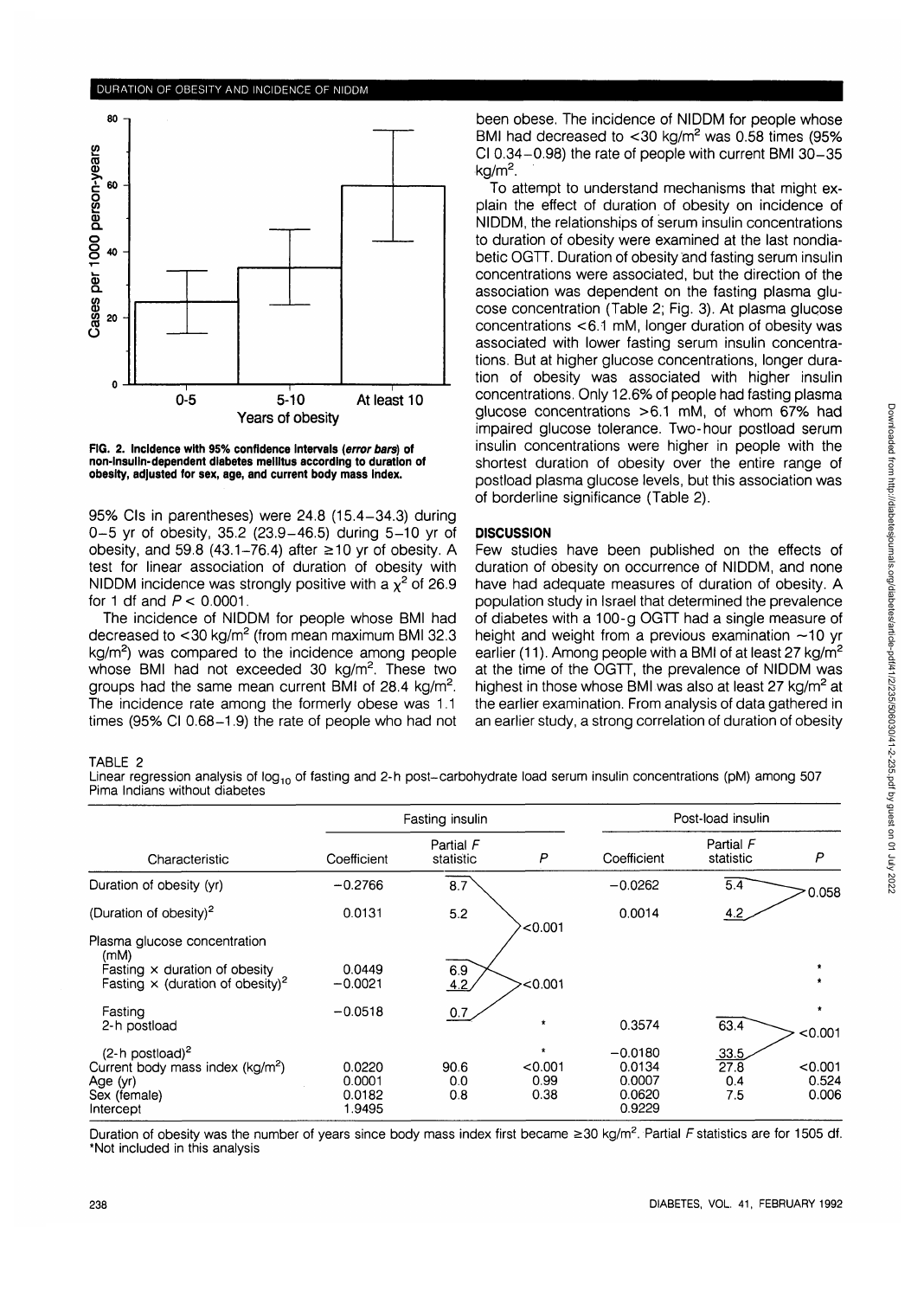# J.E. EVERHART AND ASSOCIATES



**FIG. 3. Predicted fasting serum insulin concentration among 507 Pima Indians without diabetes according to fasting plasma glucose concentration and duration of obesity, controlled for sex, age, and current body mass index.**

to glucose intolerance was suggested (12,13). However, obesity was not defined, and no information was provided on how duration of obesity was determined. Similar limitations existed in a study of glucocorticoid-stressed intravenous glucose tolerance among obese, nondiabetic people, in which neither degree nor duration of obesity was associated with abnormal glucose tolerance  $(14).$ 

In this study, we found that incidence of NIDDM increased from the time that BMI became at least 30 kg/m<sup>2</sup>, regardless of current BMI. Thus, independent of degree of obesity, duration of obesity was a significant risk factor for diabetes. The risk of NIDDM associated with rapid weight gain or weight cycling was not evaluated, so we could not exclude possible effects of these obesity-related factors on diabetes incidence. We also could not determine whether longer duration of obesity was associated with either increased overall adiposity or increased intra-abdominal adiposity (or both) for a given current BMI.

If applicable to other populations, the findings of this study support the general concern regarding obesity among the young. Young, obese adults who remain obese may be at particularly high risk of diabetes by middle age. Obesity is common among the youth of many North American Indian tribes and, by middle age, so is diabetes (15-17). A high percentage of members of other ethnic groups also become overweight at a young age. For example, in the age-group 18-24 yr, black women have 2.5 times the prevalence of being overweight as white women (18). If the findings in this study apply generally, then, as these populations age, longterm obesity may result in a high incidence of NIDDM that could not be explained completely by the degree of current obesity.

If obese people lose weight, do they remain at increased risk of diabetes? This study did not find such an effect. Despite a mean maximum BMI 3.9 kg/m<sup>2</sup> higher than their current mean BMI, people who lost weight to <30 kg/m<sup>2</sup> had an incidence of diabetes only 10% higher than people whose BMI remained <30 kg/m<sup>2</sup>. However, the imprecision of this estimate of a small increased risk, as shown by the wide 95% Cl, does not eliminate the possibility that the risk could be more substantial. Current BMI should not have confounded the comparison because the two groups had the same mean current BMI of 28.4  $kg/m^2$  Also, there seemed to be benefits from weight loss among the obese; among people whose current BMI had decreased to <30 kg/m<sup>2</sup>, incidence of diabetes was a statistically significant 40% lower than people whose current BMI remained 30–35 kg/m<sup>2</sup>. Thus, the effect of transient obesity on risk of diabetes declined with weight loss. This is not to say that a BMI of <30 kg/m<sup>2</sup> is protective of diabetes; Pima Indians with BMI 27-30 kg/m<sup>2</sup> are still at higher risk of developing NIDDM than those with lower BMI (2).

If prolonged obesity increases the risk of diabetes, what is the mechanism? Although the results were inconclusive, inference into the mechanism may be gained by examining the association of duration of obesity with serum insulin concentrations. For the 87% of the nondiabetic people with fasting glucose concentrations <6.1 mM, longer duration of obesity was associated with lower fasting serum insulin concentration when also controlling for fasting plasma glucose, age, sex, and current BMI. Only among people with the highest fasting glucose concentrations was there an association of higher insulin concentrations with longer duration of obesity. Therefore, for most of the study population, longer duration of obesity was associated with lower fasting serum insulin concentration. For a given postload plasma glucose concentration, longer duration of obesity tended to be associated with lower postload serum insulin concentrations throughout the entire range of nondiabetic postload glucose concentrations.

Two possible deleterious effects of prolonged duration of obesity on glucose homeostasis would be increased resistance to glucose disposal and decreased secretion of insulin. Resistance to glucose disposal is strongly associated with obesity and results in high fasting and postload serum insulin concentrations. Prolonged duration of obesity could conceivably worsen this resistance and result in even higher serum insulin concentrations. Yet, in general, the opposite was found in this study; for a given BMI, there was a tendency for longer duration of obesity to be associated with lower serum insulin concentrations. Thus, long duration of obesity did not appear to worsen resistance to glucose disposal, at least as reflected by insulin concentrations.

Rather than worsen resistance to glucose disposal, the diabetogenic effect of prolonged obesity may be to impair insulin secretion. Although the association of prolonged obesity with lower serum insulin concentrations in this study supported this hypothesis, the evidence was not compelling. The cross-sectional measurement of plasma glucose and serum insulin concentrations could